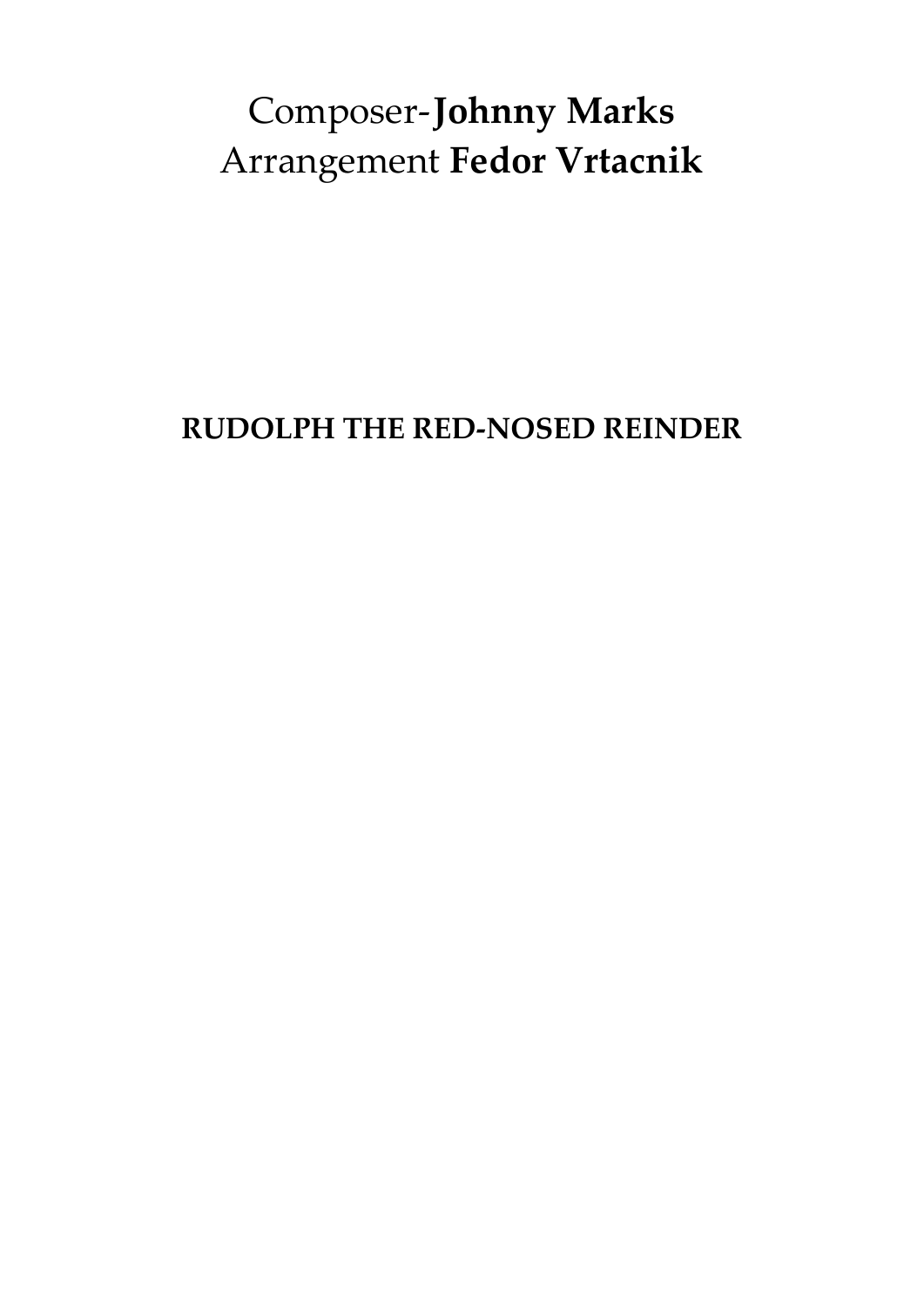

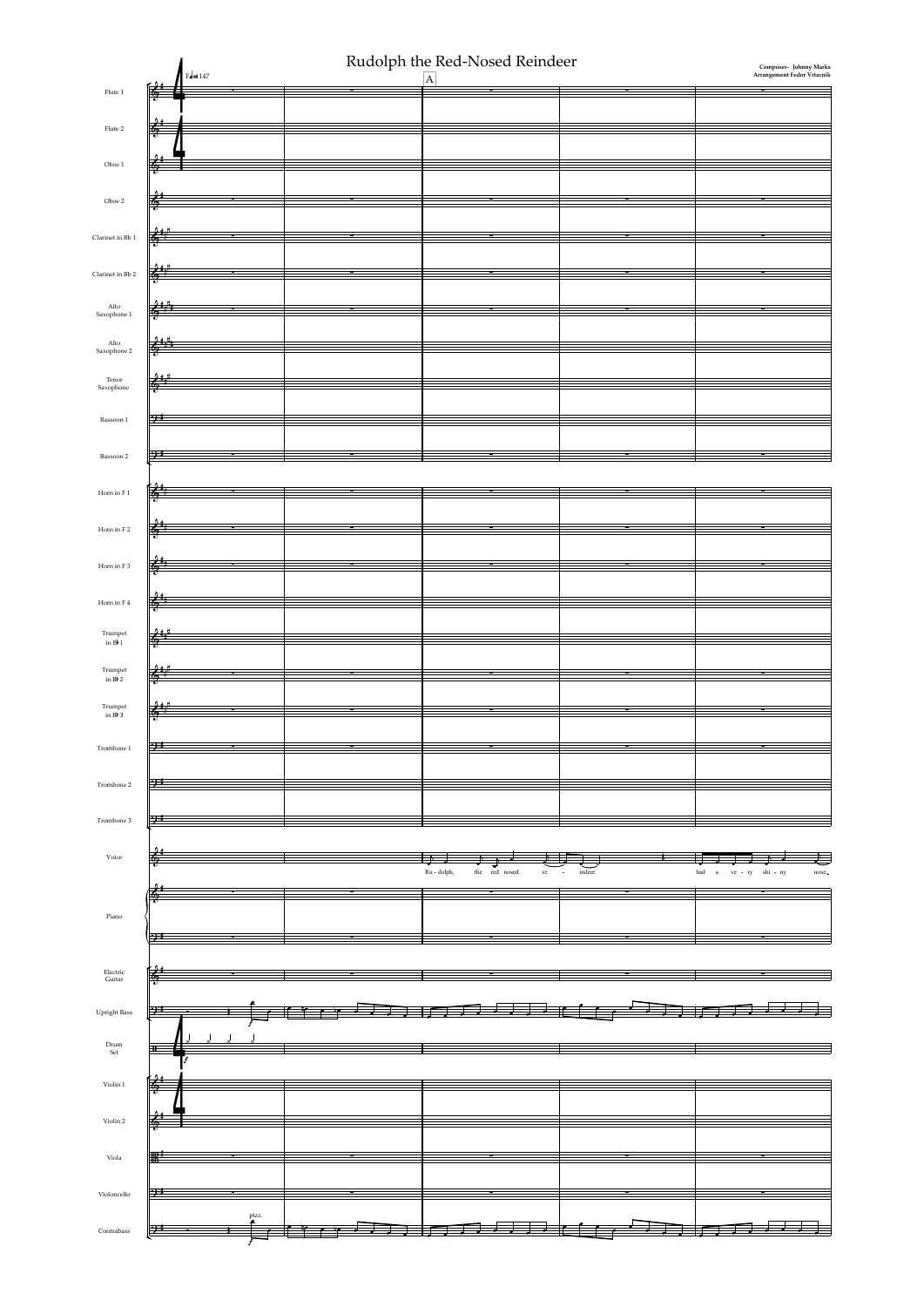

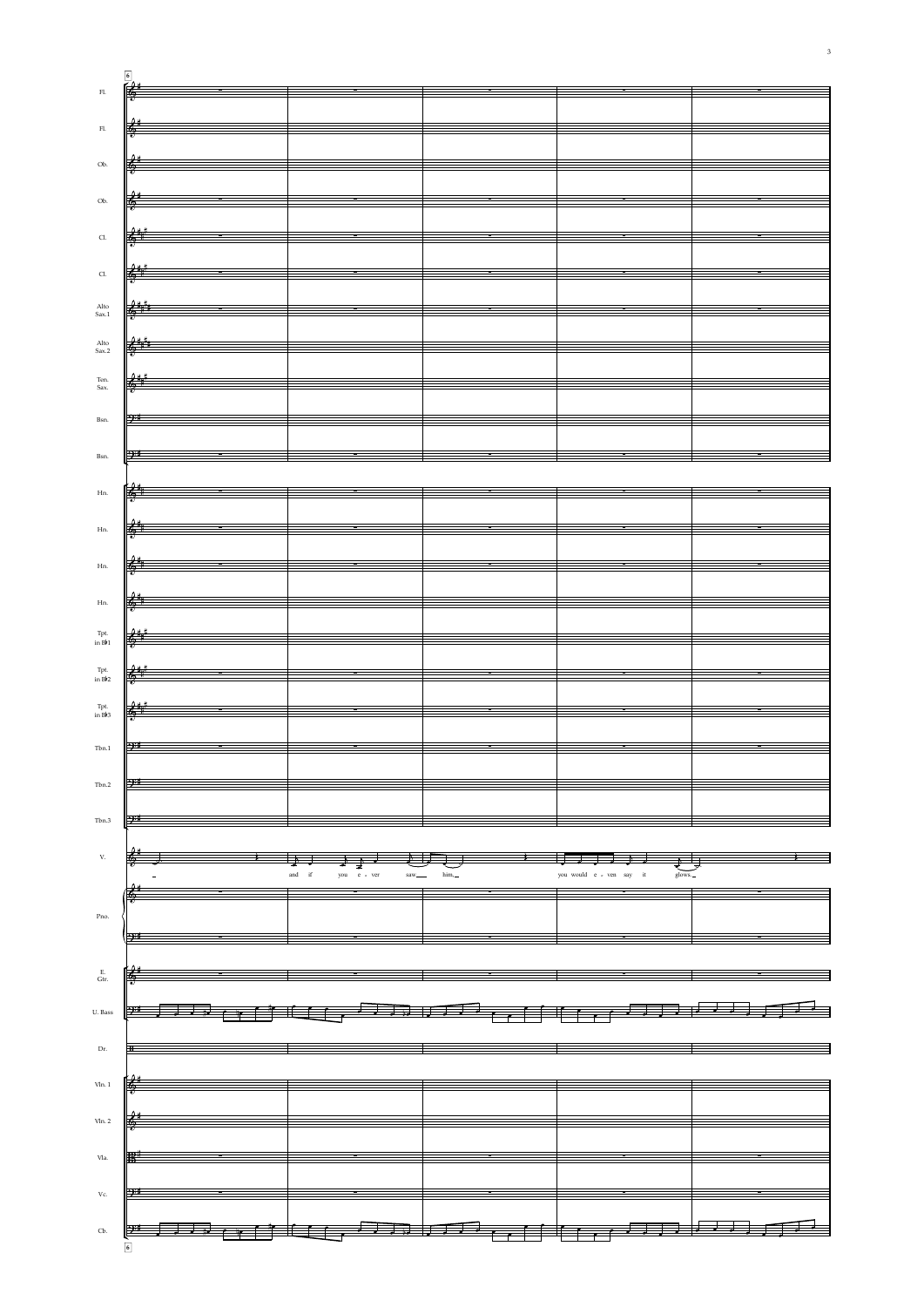|                                             | $\begin{array}{c c}\n\hline\n\text{11} & & \\ \hline\n\text{22} & & \\ \hline\n\text{33} & & \\ \hline\n\text{45} & & \\ \hline\n\text{56} & & \\ \hline\n\text{67} & & \\ \hline\n\text{78} & & \\ \hline\n\text{89} & & \\ \hline\n\text{90} & & \\ \hline\n\text{100} & & \\ \hline\n\text{110} & & \\ \hline\n\text{120} & & \\ \hline\n\text{130} & & \\ \hline\n\text{140} & & \\ \hline\n\text{150} & & \\ \hline\n\text{16$ |                        |                                                                                                                                                                                                                                                                                                                                                          |                                                         |            |                                       |
|---------------------------------------------|-------------------------------------------------------------------------------------------------------------------------------------------------------------------------------------------------------------------------------------------------------------------------------------------------------------------------------------------------------------------------------------------------------------------------------------|------------------------|----------------------------------------------------------------------------------------------------------------------------------------------------------------------------------------------------------------------------------------------------------------------------------------------------------------------------------------------------------|---------------------------------------------------------|------------|---------------------------------------|
| $\mathbf{Fl.}$                              |                                                                                                                                                                                                                                                                                                                                                                                                                                     |                        |                                                                                                                                                                                                                                                                                                                                                          |                                                         |            |                                       |
| $\begin{aligned} \text{Fl.} \end{aligned}$  |                                                                                                                                                                                                                                                                                                                                                                                                                                     |                        | $\frac{2}{3}$                                                                                                                                                                                                                                                                                                                                            |                                                         |            |                                       |
| Ob.                                         |                                                                                                                                                                                                                                                                                                                                                                                                                                     |                        | $\frac{2}{3}$                                                                                                                                                                                                                                                                                                                                            |                                                         |            |                                       |
|                                             |                                                                                                                                                                                                                                                                                                                                                                                                                                     |                        |                                                                                                                                                                                                                                                                                                                                                          |                                                         |            |                                       |
| Ob.                                         |                                                                                                                                                                                                                                                                                                                                                                                                                                     |                        | $\frac{1}{2}$                                                                                                                                                                                                                                                                                                                                            |                                                         |            |                                       |
|                                             |                                                                                                                                                                                                                                                                                                                                                                                                                                     |                        | Clara $\frac{1}{\sqrt{2}}$                                                                                                                                                                                                                                                                                                                               |                                                         |            | $\overline{\phantom{a}}$              |
|                                             |                                                                                                                                                                                                                                                                                                                                                                                                                                     |                        | $\alpha$ $\frac{2\pi i}{\Theta}$ and $\frac{2\pi i}{\Theta}$ and $\frac{2\pi i}{\Theta}$ and $\frac{2\pi i}{\Theta}$ and $\frac{2\pi i}{\Theta}$ and $\frac{2\pi i}{\Theta}$ and $\frac{2\pi i}{\Theta}$ and $\frac{2\pi i}{\Theta}$ and $\frac{2\pi i}{\Theta}$ and $\frac{2\pi i}{\Theta}$ and $\frac{2\pi i}{\Theta}$ and $\frac{2\pi i}{\Theta}$ and |                                                         |            |                                       |
|                                             |                                                                                                                                                                                                                                                                                                                                                                                                                                     |                        |                                                                                                                                                                                                                                                                                                                                                          |                                                         |            |                                       |
| Alto<br>Sax.1                               |                                                                                                                                                                                                                                                                                                                                                                                                                                     |                        | $\frac{2}{3}$                                                                                                                                                                                                                                                                                                                                            |                                                         |            |                                       |
| Alto<br>Sax.2                               |                                                                                                                                                                                                                                                                                                                                                                                                                                     |                        | $\mathscr{L}^{\sharp,\sharp}$                                                                                                                                                                                                                                                                                                                            |                                                         |            |                                       |
| Ten.<br>Sax.                                |                                                                                                                                                                                                                                                                                                                                                                                                                                     |                        | $\mathcal{L}^{\sharp\sharp}$ and the contract of the contract of the contract of the contract of the contract of the contract of the contract of the contract of the contract of the contract of the contract of the contract of the contra                                                                                                              |                                                         |            |                                       |
|                                             |                                                                                                                                                                                                                                                                                                                                                                                                                                     |                        |                                                                                                                                                                                                                                                                                                                                                          |                                                         |            |                                       |
| Bsn.                                        |                                                                                                                                                                                                                                                                                                                                                                                                                                     |                        |                                                                                                                                                                                                                                                                                                                                                          |                                                         |            |                                       |
| Bsn.                                        |                                                                                                                                                                                                                                                                                                                                                                                                                                     |                        | $\blacksquare$                                                                                                                                                                                                                                                                                                                                           |                                                         |            |                                       |
| $_{\rm Hn.}$                                |                                                                                                                                                                                                                                                                                                                                                                                                                                     |                        | $\overline{\phantom{a}}$ . The contract of the contract of the contract of the contract of the contract of the contract of the contract of the contract of the contract of the contract of the contract of the contract of the contract of                                                                                                               |                                                         |            |                                       |
|                                             |                                                                                                                                                                                                                                                                                                                                                                                                                                     |                        |                                                                                                                                                                                                                                                                                                                                                          |                                                         |            |                                       |
| $Hn$ .                                      | $6^{\frac{1}{4}}$                                                                                                                                                                                                                                                                                                                                                                                                                   |                        |                                                                                                                                                                                                                                                                                                                                                          |                                                         |            |                                       |
| Hn.                                         |                                                                                                                                                                                                                                                                                                                                                                                                                                     |                        |                                                                                                                                                                                                                                                                                                                                                          |                                                         |            |                                       |
| Hn.                                         |                                                                                                                                                                                                                                                                                                                                                                                                                                     |                        |                                                                                                                                                                                                                                                                                                                                                          |                                                         |            |                                       |
|                                             |                                                                                                                                                                                                                                                                                                                                                                                                                                     |                        |                                                                                                                                                                                                                                                                                                                                                          |                                                         |            |                                       |
| Tpt.<br>in $B\not\!\!\!\!\!\!\!\!\!\!/$     |                                                                                                                                                                                                                                                                                                                                                                                                                                     |                        |                                                                                                                                                                                                                                                                                                                                                          |                                                         |            |                                       |
| Tpt.<br>in $B\not\!\!\!\!\!\!\!\!\!\!\!\!b$ |                                                                                                                                                                                                                                                                                                                                                                                                                                     |                        |                                                                                                                                                                                                                                                                                                                                                          |                                                         |            |                                       |
| Tpt.<br>in $Bb3$                            |                                                                                                                                                                                                                                                                                                                                                                                                                                     |                        |                                                                                                                                                                                                                                                                                                                                                          |                                                         |            |                                       |
|                                             |                                                                                                                                                                                                                                                                                                                                                                                                                                     |                        |                                                                                                                                                                                                                                                                                                                                                          |                                                         |            |                                       |
| Tbn.1                                       |                                                                                                                                                                                                                                                                                                                                                                                                                                     |                        |                                                                                                                                                                                                                                                                                                                                                          |                                                         |            |                                       |
| Tbn.2                                       |                                                                                                                                                                                                                                                                                                                                                                                                                                     |                        |                                                                                                                                                                                                                                                                                                                                                          |                                                         |            |                                       |
| Tbn.3                                       |                                                                                                                                                                                                                                                                                                                                                                                                                                     |                        |                                                                                                                                                                                                                                                                                                                                                          |                                                         |            |                                       |
| V.                                          |                                                                                                                                                                                                                                                                                                                                                                                                                                     |                        |                                                                                                                                                                                                                                                                                                                                                          | $\rightarrow$ $\rightarrow$ $\rightarrow$ $\rightarrow$ | $\sqrt{2}$ |                                       |
|                                             | All of<br>the                                                                                                                                                                                                                                                                                                                                                                                                                       | $\rm re$<br>$o$ - then | indeer<br>used                                                                                                                                                                                                                                                                                                                                           | to laugh and call him<br>names,                         |            | と<br>$Ru -$<br>they ne - ver let poor |
|                                             |                                                                                                                                                                                                                                                                                                                                                                                                                                     |                        |                                                                                                                                                                                                                                                                                                                                                          |                                                         |            |                                       |
| Pno.                                        |                                                                                                                                                                                                                                                                                                                                                                                                                                     |                        |                                                                                                                                                                                                                                                                                                                                                          |                                                         |            |                                       |
|                                             |                                                                                                                                                                                                                                                                                                                                                                                                                                     |                        |                                                                                                                                                                                                                                                                                                                                                          |                                                         |            |                                       |

E. Gtr.

 $\overline{\phantom{0}}$ 

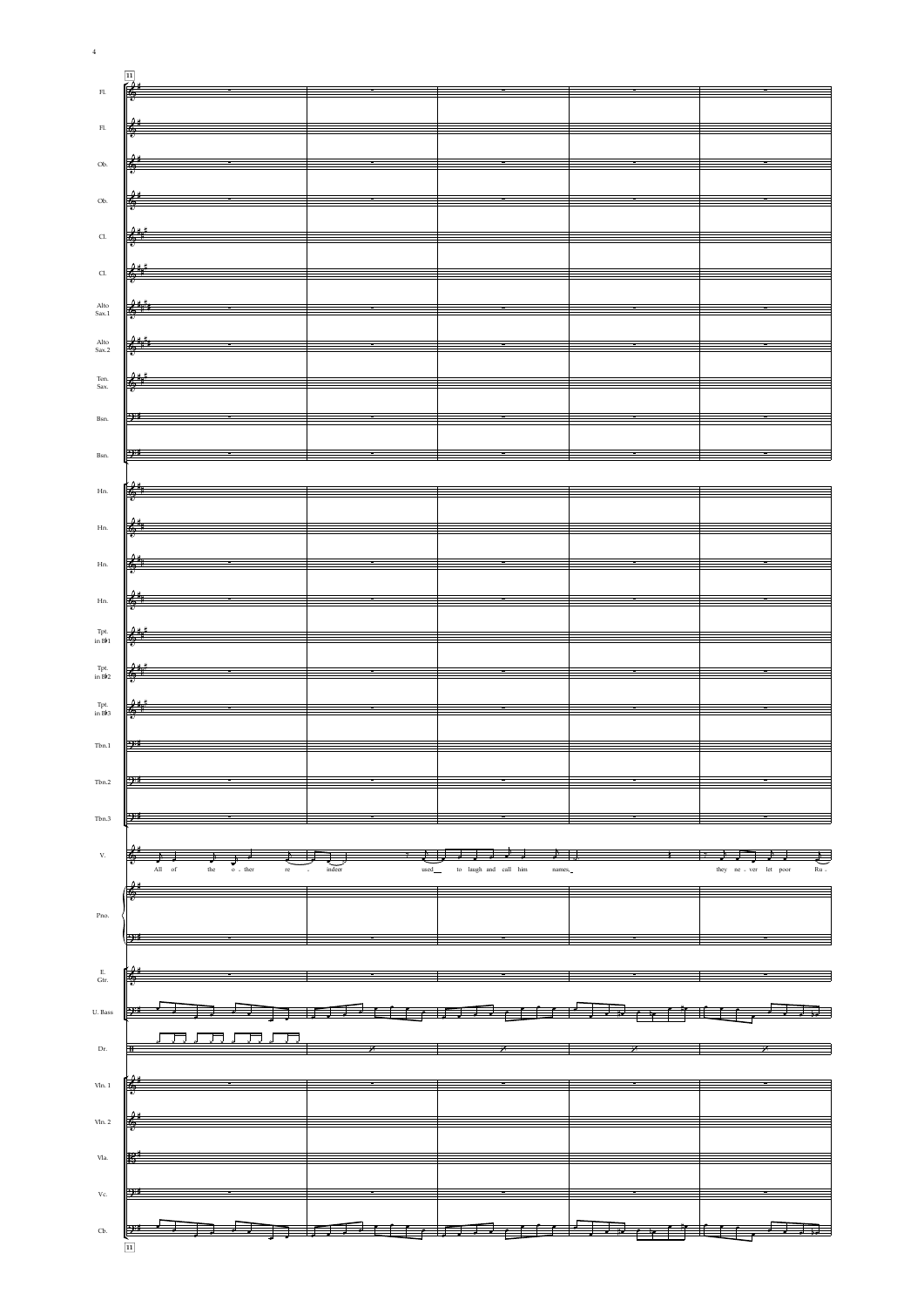



5